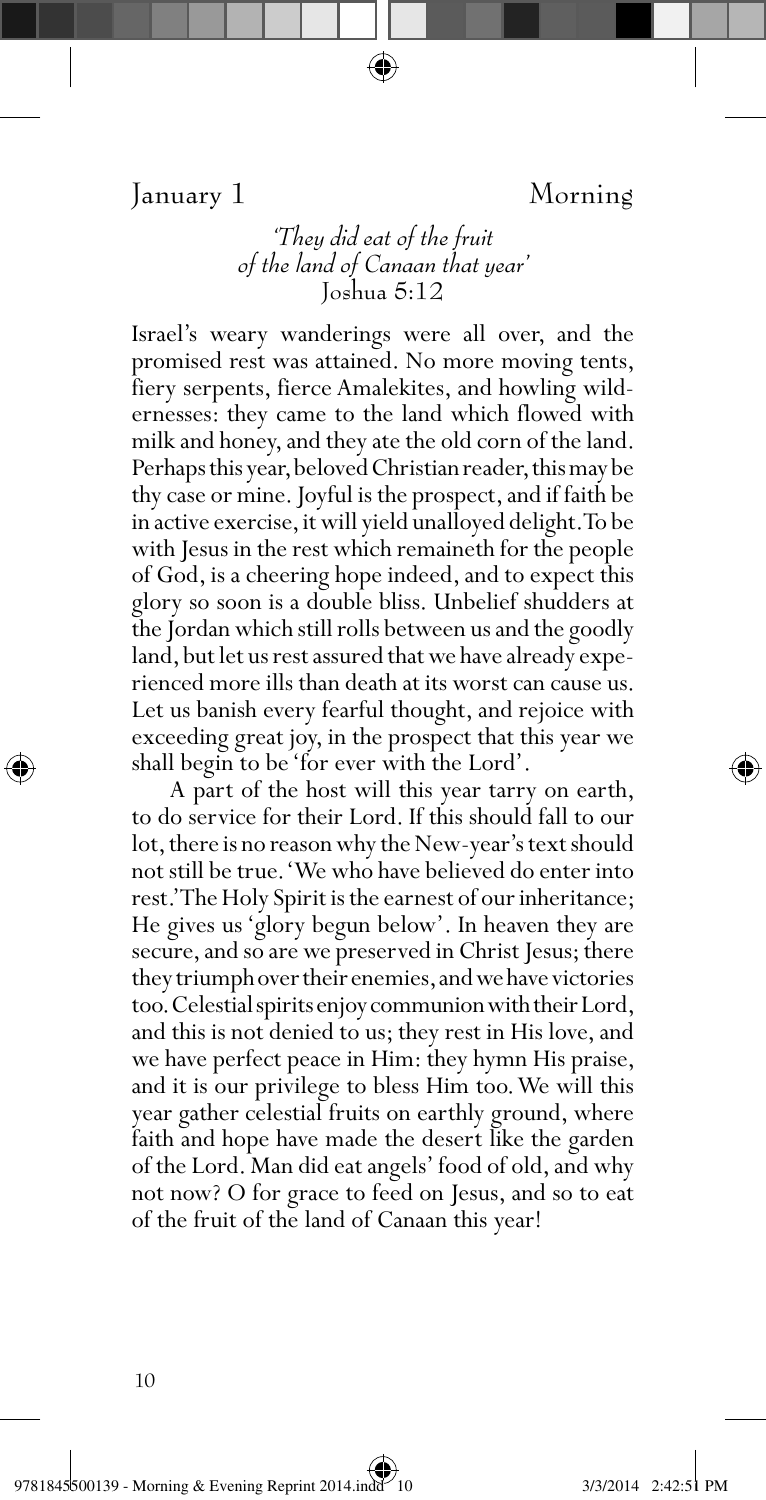January 1 Evening

## *'We will be glad and rejoice in Thee'*  Song of Solomon 1:4

◈

We will be glad and rejoice in Thee. We will not open the gates of the year to the dolorous notes of the sackbut, but to the sweet strains of the harp of joy, and the high sounding cymbals of gladness. 'O come, let us sing unto the Lord: let us make a joyful noise unto the rock of our salvation.' WE, the called and faithful and chosen, *w*e will drive away our griefs, and set up our banners of confidence in the name of God. Let others lament over their troubles, we who have the sweetening tree to cast into Marah's bitter pool, with joy will magnify the Lord. Eternal Spirit, our effectual Comforter, we who are the temples in which Thou dwellest, will never cease from adoring and blessing the name of Jesus. *We* WILL, we are resolved about it, Jesus must have the crown of our heart's delight; we will not dishonour our Bridegroom by mourning in His presence. We are ordained to be the minstrels of the skies, let us rehearse our everlasting anthem before we sing it in the halls of the New Jerusalem. *We will* BE GLAD AND REJOICE; two words with one sense, double joy, blessedness upon blessedness. Need there be any limit to our rejoicing in the Lord even now? Do not men of grace find their Lord to be camphire and spikenard, calamus and cinnamon even now, and what better fragrance have they in heaven itself? *We will be glad and rejoice* in THEE. That last word is the meat in the dish, the kernel of the nut, the soul of the text. What heavens are laid up in Jesus! What rivers of infinite bliss have their source, ay, and every drop of their fulness in Him! Since, O sweet Lord Jesus, Thou art the present portion of Thy people, favour us this year with such a sense of Thy preciousness, that from its first to its last day we may be glad and rejoice in Thee. Let January open with joy in the Lord, and December close with gladness in Jesus!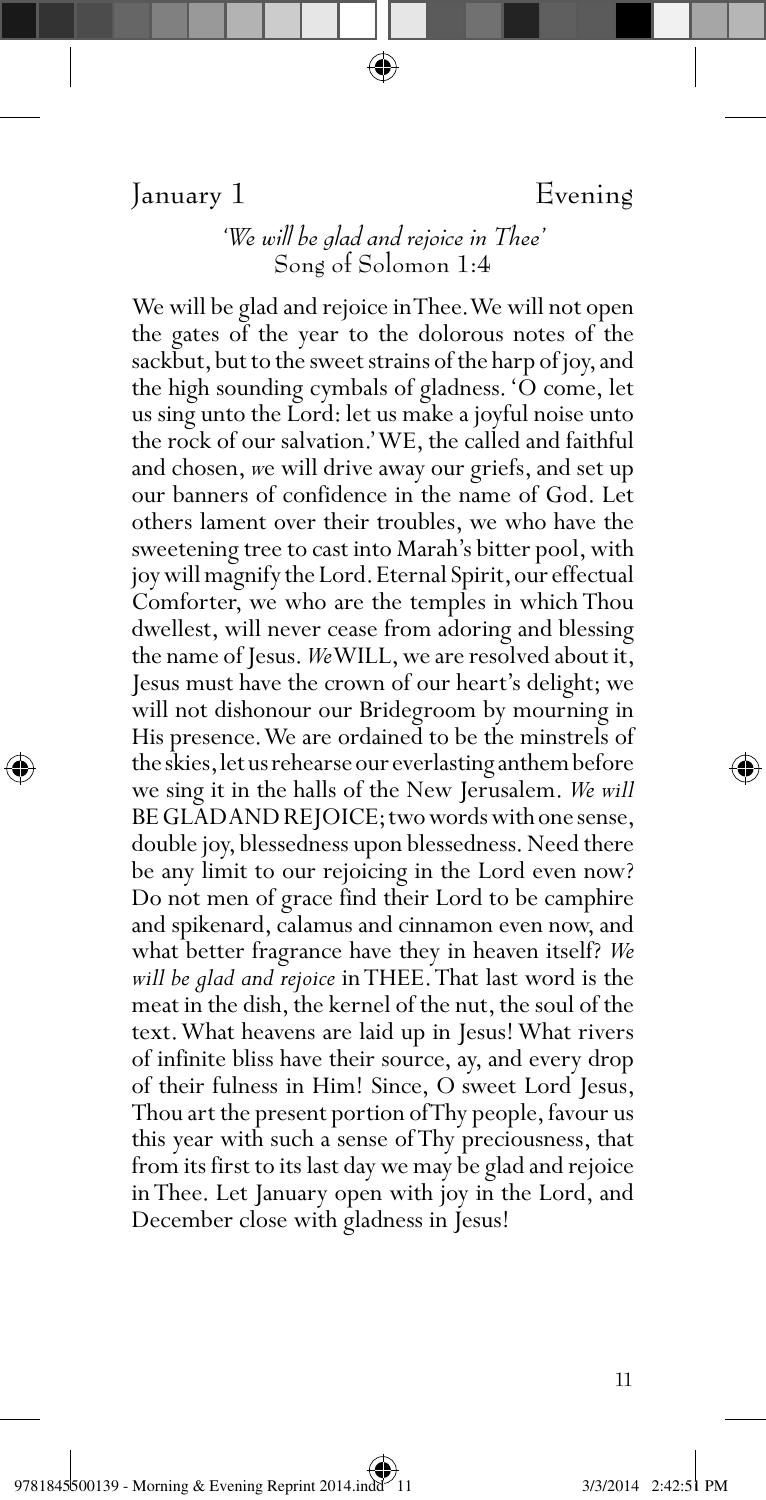January 2 Morning

### *'Continue in prayer'*  Colossians 4:2

◈

It is interesting to remark how large a portion of Sacred Writ is occupied with the subject of prayer, either in furnishing examples, enforcing precepts, or pronouncing promises. We scarcely open the Bible before we read, 'Then began men to call upon the name of the Lord'; and just as we are about to close the volume, the 'Amen' of an earnest supplication meets our ear. Instances are plentiful. Here we find a wrestling Jacob – there a Daniel who prayed three times a day – and a David who with all his heart called upon his God. On the mountain we see Elias; in the dungeon Paul and Silas. We have multitudes of commands, and myriads of promises. What does this teach us, but the sacred importance and necessity of prayer? We may be certain that whatever God has made prominent in His Word, He intended to be conspicuous in our lives. If He has said much about prayer, it is because He knows we have much need of it. So deep are our necessities, that until we are in heaven we must not cease to pray. Dost thou want nothing? Then, I fear thou dost not know thy poverty. Hast thou no mercy to ask of God? Then, may the Lord's mercy show thee thy misery! A prayerless soul is a Christless soul. Prayer is the lisping of the believing infant, the shout of the fighting believer, the requiem of the dying saint falling asleep in Jesus. It is the breath, the watchword, the comfort, the strength, the honour of a Christian. If thou be a child of God, thou wilt seek thy Father's face, and live in thy Father's love. Pray that this year thou mayest be holy, humble, zealous, and patient; have closer communion with Christ, and enter oftener into the banqueting-house of His love. Pray that thou mayest be an example and a blessing unto others, and that thou mayest live more to the glory of thy Master. The motto for this year must be, 'Continue in prayer'.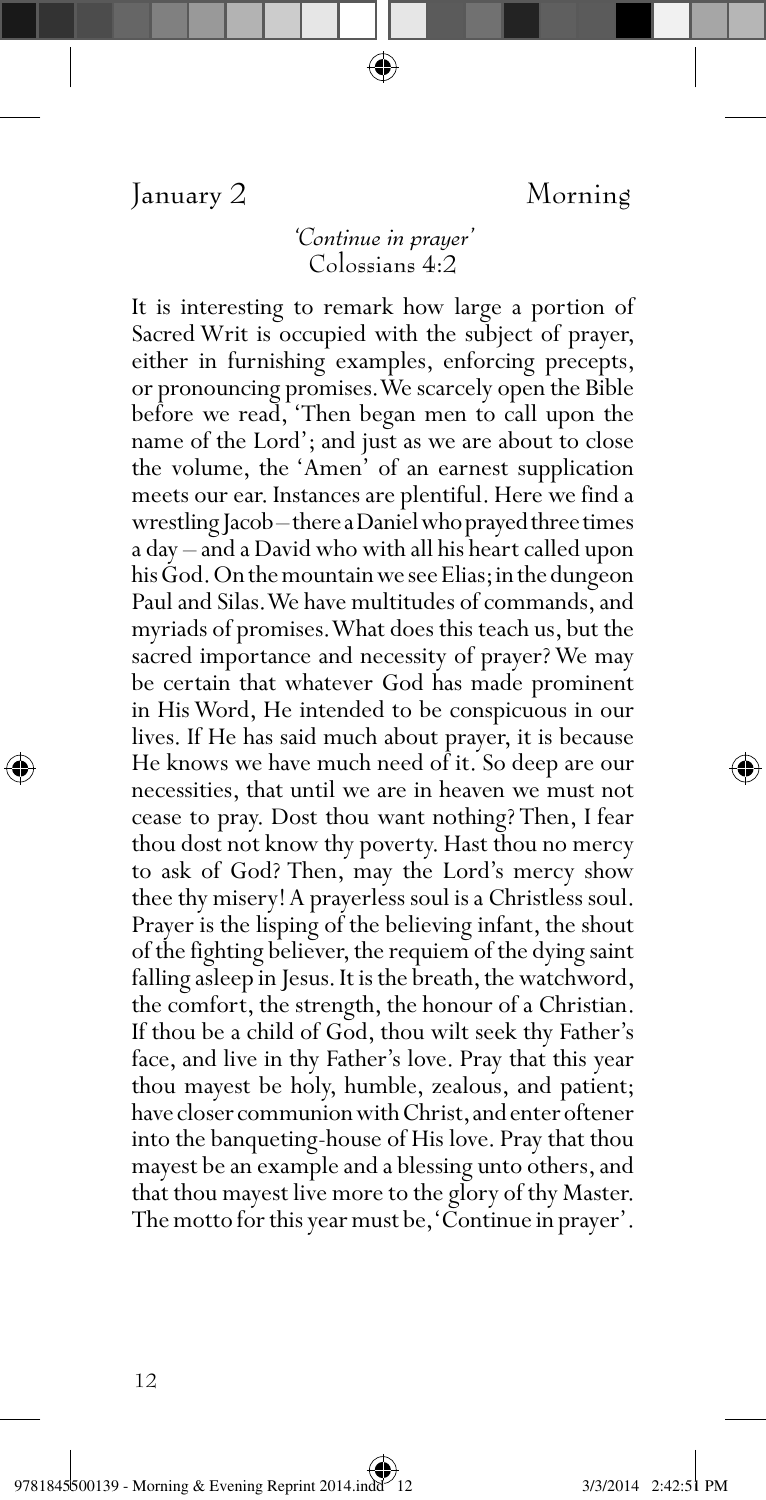January 2 Evening

## *'Let the people renew their strength'*  Isaiah 41:1

◈

All things on earth need to be renewed. No created thing continueth by itself. 'Thou renewest the face of the year', was the Psalmist's utterance. Even the trees, which wear not themselves with care, nor shorten their lives with labour, must drink of the rain of heaven and suck from the hidden treasures of the soil. The cedars of Lebanon, which God has planted, only live because day by day they are full of sap fresh drawn from the earth. Neither can man's life be sustained without renewal from God. As it is necessary to repair the waste of the body by the frequent meal, so we must repair the waste of the soul by feeding upon the Book of God, or by listening to the preached Word, or by the soul-fattening table of the ordinances. How depressed are our graces when means are neglected! What poor starvelings some saints are who live without the diligent use of the Word of God and secret prayer! If our piety can live without God it is not of divine creating; it is but a dream; for if God had begotten it, it would wait upon Him as the flowers wait upon the dew. Without constant restoration we are not ready for the perpetual assaults of hell, or the stern afflictions of heaven, or even for the strifes within. When the whirlwind shall be loosed, woe to the tree that hath not sucked up fresh sap, and grasped the rock with many intertwisted roots. When tempests arise, woe to the mariners that have not strengthened their mast, nor cast their anchor, nor sought the haven. If we suffer the good to grow weaker, the evil will surely gather strength and struggle desperately for the mastery over us; and so, mayhap, a painful desolation, and a lamentable disgrace may follow. Let us draw near to the footstool of divine mercy in humble entreaty, and we shall realise the fulfilment of the promise, 'They that wait on the Lord shall renew their strength'.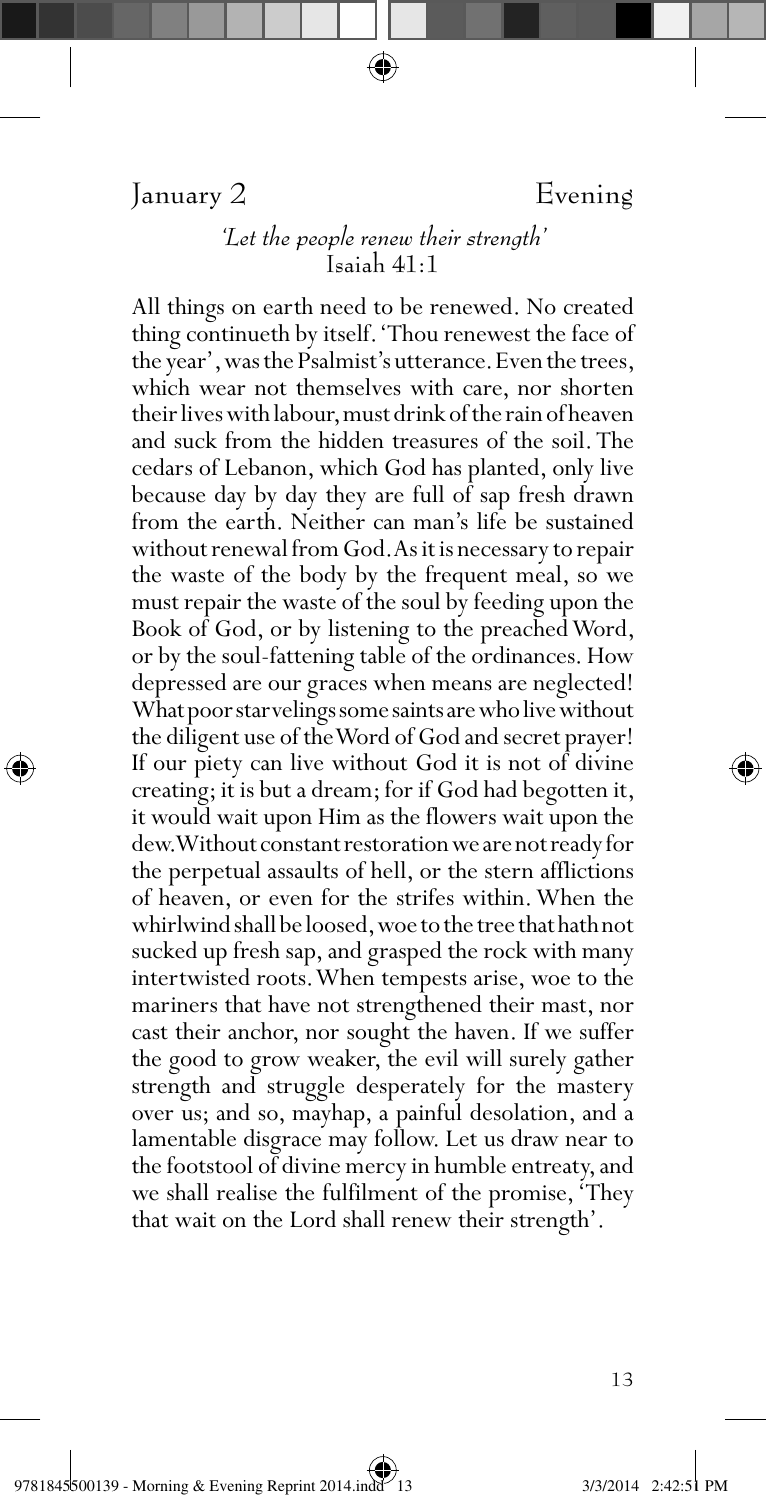January 3 Morning

*'I will give thee for a covenant of the people'*  Isaiah 49:8

◈

Jesus Christ is Himself the sum and substance of the covenant, and as one of its gifts He is the property of every believer. Believer, canst thou estimate what thou hast gotten in Christ? 'In Him dwelleth all the fulness of the Godhead bodily.' Consider that word 'God' and its infinity, and then meditate upon 'perfect man' and all his beauty; for all that Christ, as God and man, ever had, or can have, is thine – out of pure free favour, passed over to thee to be thine entailed property for ever. Our blessed Jesus, as God, is omniscient, omnipresent, omnipotent. Will it not console you to know that all these great and glorious attributes are altogether yours? Has He power? That power is yours to support and strengthen you, to overcome your enemies, and to preserve you even to the end. Has He love? Well, there is not a drop of love in His heart which is not yours; you may dive into the immense ocean of His love, and you may say of it all, 'It is mine'. Hath He justice? It may seem a stern attribute, but even that is yours, for He will by His justice see to it that all which is promised to you in the covenant of grace shall be most certainly secured to you. And all that He has as *perfect man* is yours. As a perfect man the Father's delight was upon Him. He stood accepted by the Most High. O believer, God's acceptance of Christ is thine acceptance; for knowest thou not that the love which the Father set on a perfect Christ, He sets on thee *now*? For all that Christ did is thine. That perfect righteousness which Jesus wrought out, when through His stainless life He kept the law and made it honourable, is thine, and is imputed to thee. Christ is in the covenant.

'My God, I am thine – what a comfort divine! What a blessing to know that the Saviour is mine! In the heavenly Lamb thrice happy I am, And my heart it doth dance at the sound of His name.'

14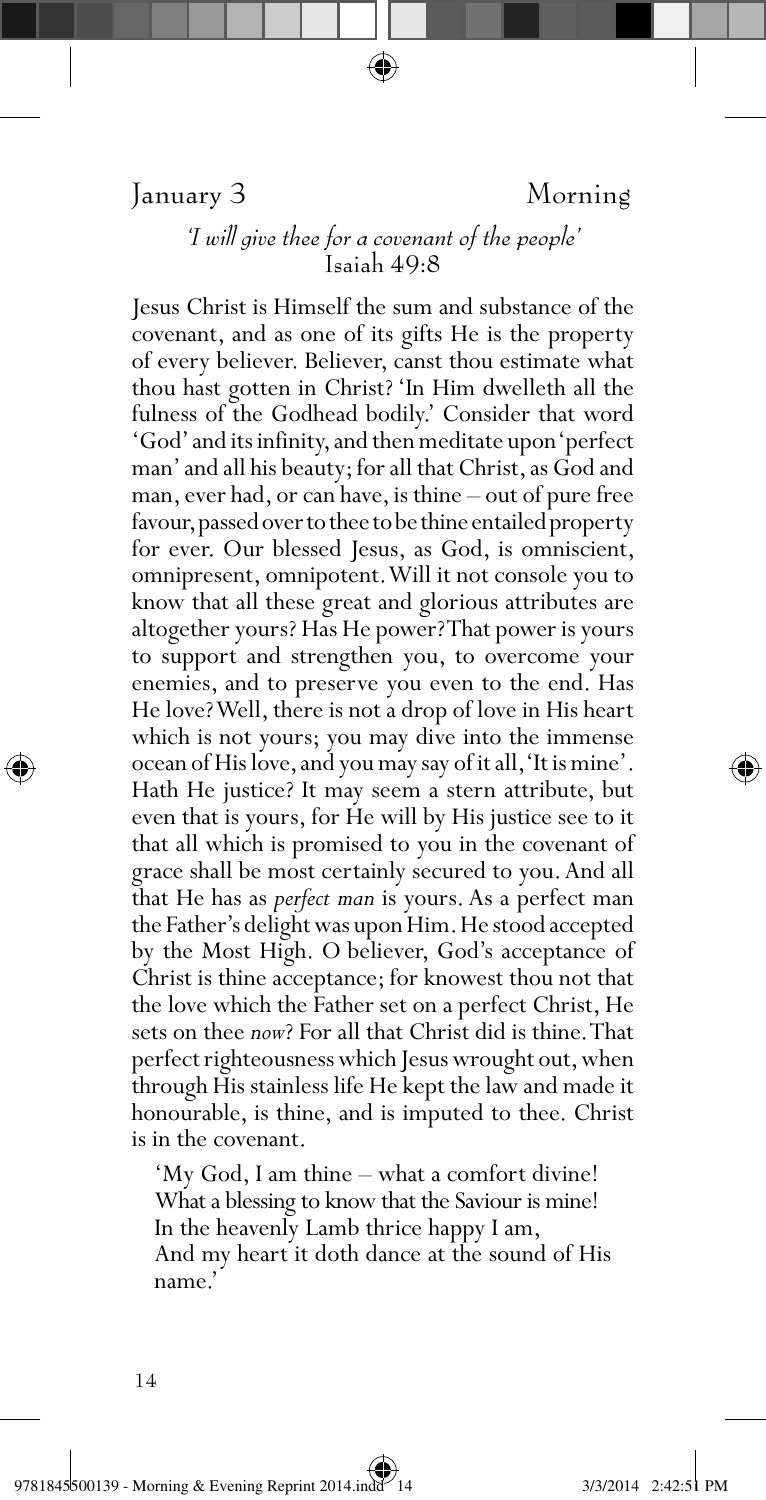January 3 Evening

*'The voice of one crying in the wilderness, Prepare ye the way of the Lord, make his paths straight'*  Luke 3:4

◈

The voice crying in the wilderness demanded *a way for the Lord, a way prepared, and a way prepared in the wilderness*. I would be attentive to the Master's proclamation, and give Him a road into my heart, cast up by gracious operations, through the desert of my nature. The four directions in the text must have my serious attention.

*Every valley must be exalted*. Low and grovelling thoughts of God must be given up; doubting and despairing must be removed; and self-seeking and carnal delights must be forsaken. Across these deep valleys a glorious causeway of grace must be raised.

*Every mountain and hill shall be laid low*. Proud creature-sufficiency, and boastful self-righteousness, must be levelled, to make a highway for the King of kings. Divine fellowship is never vouchsafed to haughty, highminded sinners. The Lord hath respect unto the lowly, and visits the contrite in heart, but the lofty are an abomination unto Him. My soul, beseech the Holy Spirit to set thee right in this respect.

*The crooked shall be made straight*. The wavering heart must have a straight path of decision for God and holiness marked out for it. Double-minded men are strangers to the God of truth. My soul, take heed that thou be in all things honest and true, as in the sight of the heart-searching God

*The rough places shall be made smooth*. Stumblingblocks of sin must be removed, and thorns and briars of rebellion must be uprooted. So great a visitor must not find miry ways and stony places when He comes to honour His favoured ones with His company. Oh that this evening the Lord may find in my heart a highway made ready by His grace, that He may make a triumphal progress through the utmost bounds of my soul, from the beginning of this year even to the end of it.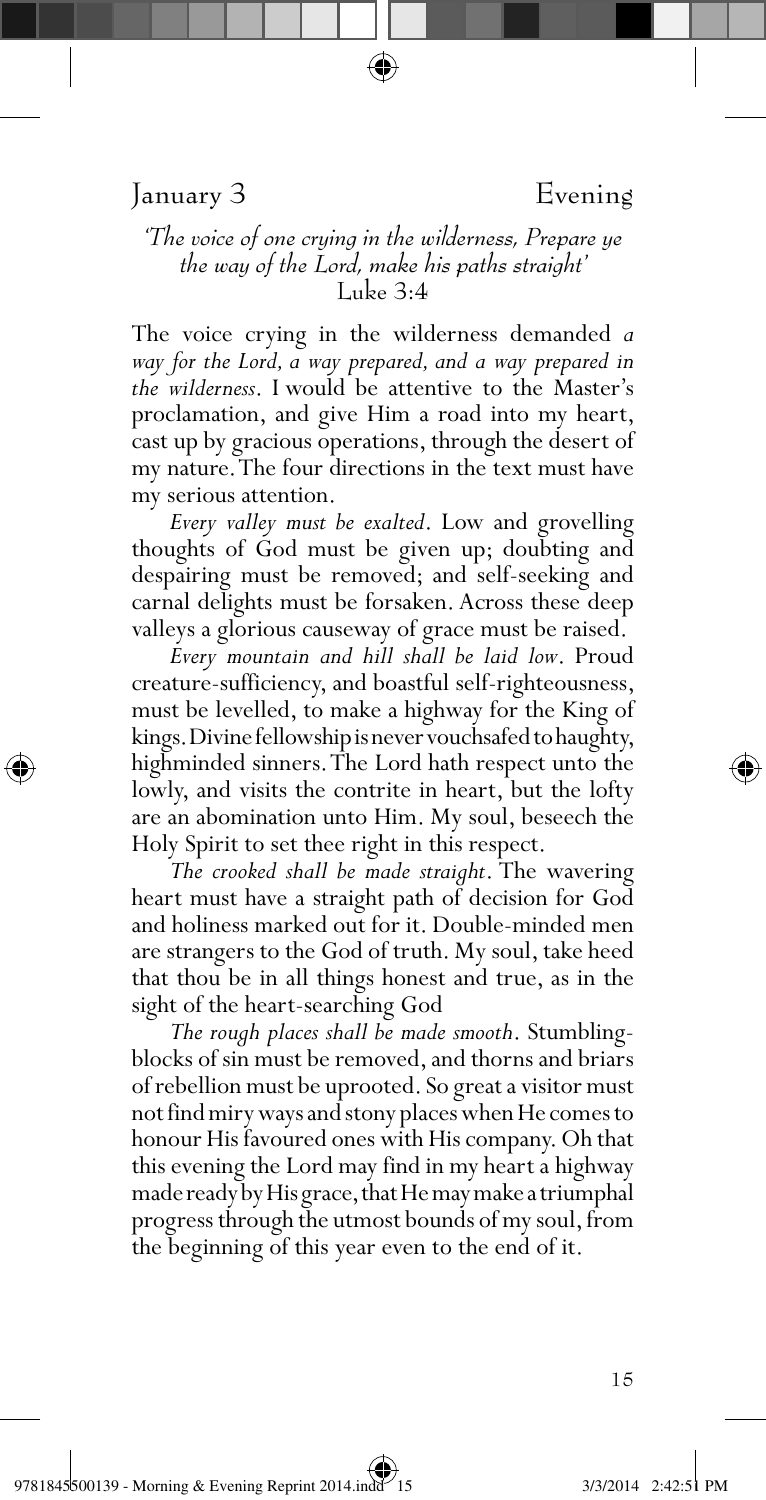January 4 Morning

*'Grow in grace, and in the knowledge of our Lord and Saviour Jesus Christ'*  2 Peter 3:18

◈

'Grow in grace' – not in one grace only, but in *all* grace. Grow in that root-grace, *faith* . Believe the promises more firmly than you have done. Let faith increase in fulness, constancy, simplicity. Grow also in *love* . Ask that your love may become extended, more intense, more practical, influencing every thought, word, and deed. Grow likewise in *humility*. Seek to lie very low, and know more of your own nothingness. As you grow *downward* in humility, seek also to grow *upward* – having nearer approaches to God in prayer and more intimate fellowship with Jesus. May God the Holy Spirit enable you to '*grow in the knowledge of our Lord and Saviour*'. He who grows not in the knowledge of Jesus, refuses to be blessed. To know Him is 'life eternal', and to advance in the knowledge of Him is to increase in happiness. He who does not long to know more of Christ, knows nothing of Him yet. Whoever hath sipped this wine will thirst for more, for although Christ doth satisfy, yet it is such a satisfaction, that the appetite is not cloyed, but whetted. If you know the love of Jesus – as the hart panteth for the water-brooks, so will you pant after deeper draughts of His love. If you do not desire to know Him better, then you love Him not, for love always cries, 'Nearer, nearer'. Absence from Christ is hell; but the presence of Jesus is heaven. Rest not then content without an increasing acquaintance with Jesus. Seek to know more of Him in His divine nature, in His human relationship, in His finished work, in His death, in His resurrection, in His present glorious intercession, and in His future royal advent. Abide hard by the Cross, and search the mystery of His wounds. An increase of love to Jesus, and a more perfect apprehension of His love to us, is one of the best tests of growth in grace.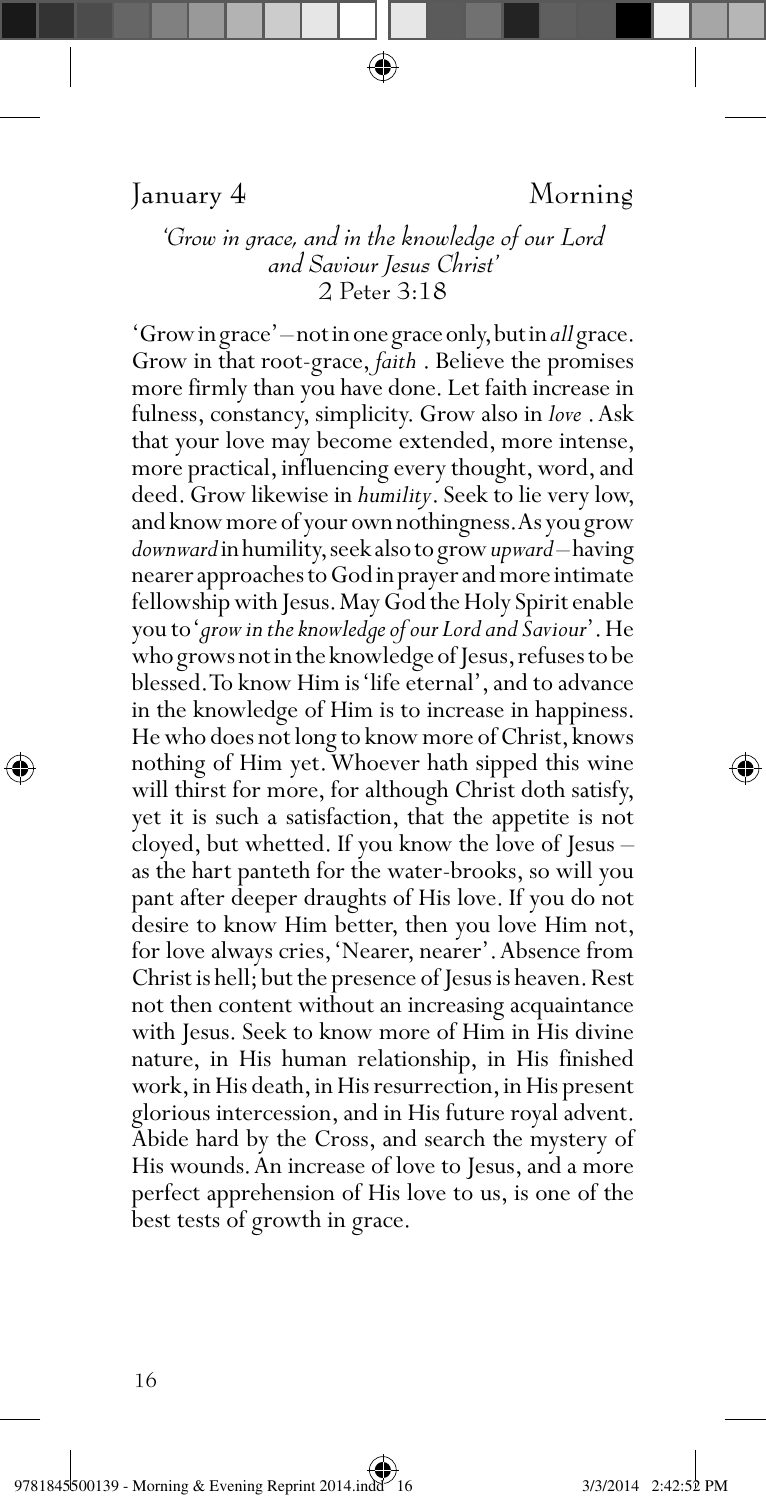January 4 Evening

# *'And Joseph knew his brethren, but they knew not him'*  Genesis 42:8

◈

This morning our desires went forth for growth in our acquaintance with the Lord Jesus; it may be well tonight to consider a kindred topic, namely, *our heavenly Joseph's knowledge of us* . This was most blessedly perfect long before we had the slightest knowledge of Him. 'His eyes beheld our substance, yet being imperfect, and in His book all our members were written, when as yet there was none of them.' Before we had a being in the world we had a being in His heart. When we were enemies to Him, He knew us, our misery, our madness, and our wickedness. When we wept bitterly in despairing repentance, and viewed Him only as a judge and a ruler, He viewed us as His brethren well beloved, and His bowels yearned towards us. He never mistook His chosen, but always beheld them as objects of His infinite affection. 'The Lord knoweth them that are His', is as true of the prodigals who are feeding swine as of the children who sit at the table.

But, alas! *We knew not our royal Brother* , and out of this ignorance grew a host of sins. We withheld our hearts from Him, and allowed Him no entrance to our love. We mistrusted Him, and gave no credit to His words. We rebelled against Him, and paid Him no loving homage. The Sun of Righteousness shone forth, and we could not see Him. Heaven came down to earth, and earth perceived it not. Let God be praised, those days are over with us; yet even now it is but little that we know of Jesus compared with what He knows of us. We have but begun to study Him, but He knoweth us altogether. It is a blessed circumstance that the ignorance is not on His side, for then it would be a hopeless case for us. He will not say to us, 'I never knew you', but He will confess our names in the day of His appearing, and meanwhile will manifest Himself to us as He doth not unto the world.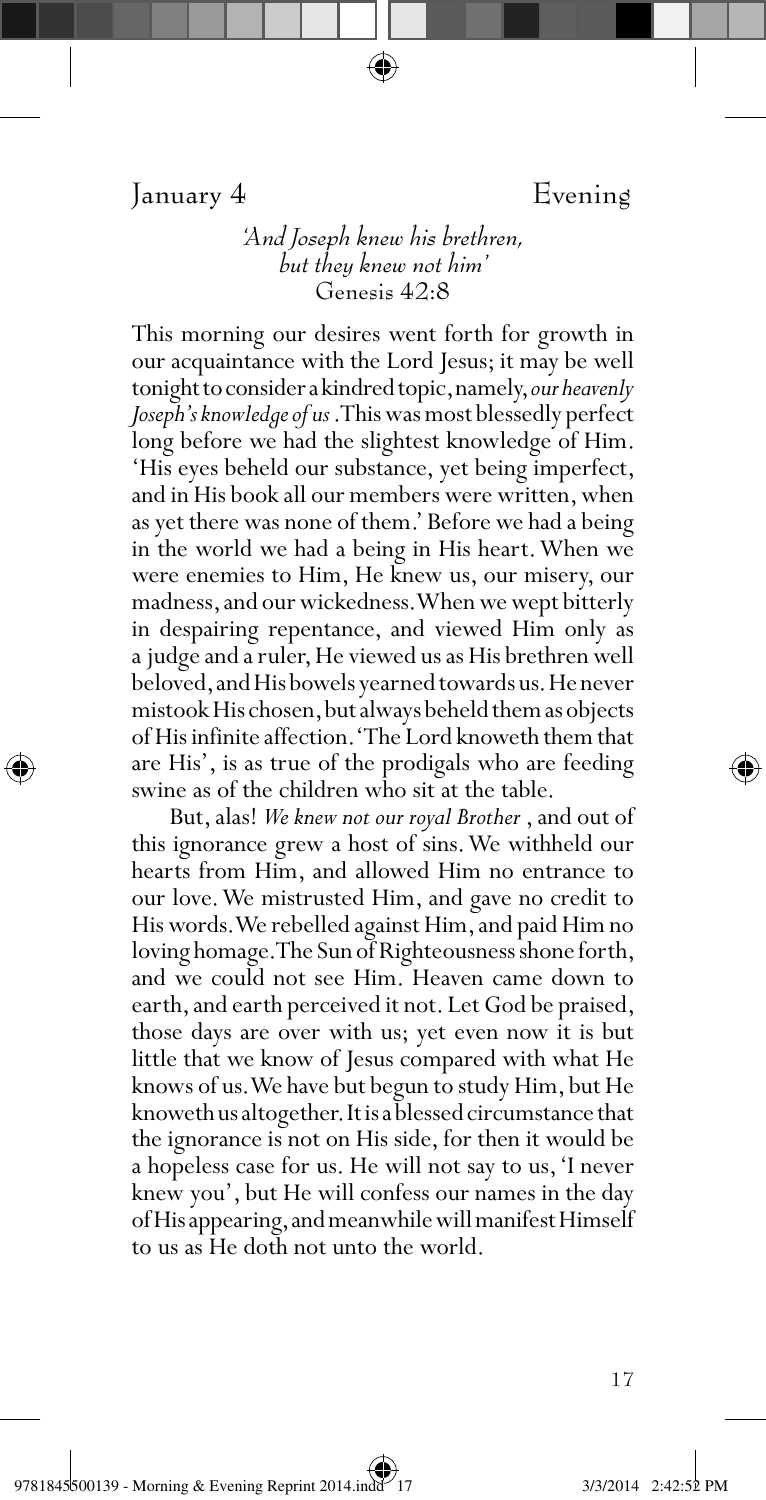January 5 Morning

*'And God saw the light, that it was good: and God divided the light from the darkness'*  Genesis 1:4

◈

Light might well be good since it sprang from that fiat of goodness, 'Let there be light'. We who enjoy it should be more grateful for it than we are, and see more of God in it and by it. Light *physical* is said by Solomon to be sweet, but *gospel* light is infinitely more precious, for it reveals eternal things, and ministers to our immortal natures. When the Holy Spirit gives us *spiritual* light, and opens our eyes to behold the glory of God in the face of Jesus Christ, we behold sin in its true colours, and ourselves in our real position; we see the Most Holy God as He reveals Himself, the plan of mercy as He propounds it, and the world to come as the Word describes it. Spiritual light has many beams and prismatic colours, but whether they be knowledge, joy, holiness, or life, all are divinely good. If the light received be thus good, what must the *essential* light be, and how glorious must be the place where He reveals Himself! O Lord, since light is so good, give us more of it, and more of Thyself, the true light.

No sooner is there a good thing in the world, than *a division is necessary*. Light and darkness have no communion; God has divided them, let us not confound them. Sons of light must not have fellowship with deeds, doctrines, or deceits of darkness. The children of the day must be sober, honest, and bold in their Lord's work, leaving the works of darkness to those who shall dwell in it for ever. Our Churches should by discipline divide the light from the darkness, and we should by our distinct separation from the world do the same. In judgment, in action, in hearing, in teaching, in association, we must discern between the precious and the vile, and maintain the great distinction which the Lord made upon the world's first day. O Lord Jesus, be Thou our light throughout the whole of this day, for Thy light is the light of men.